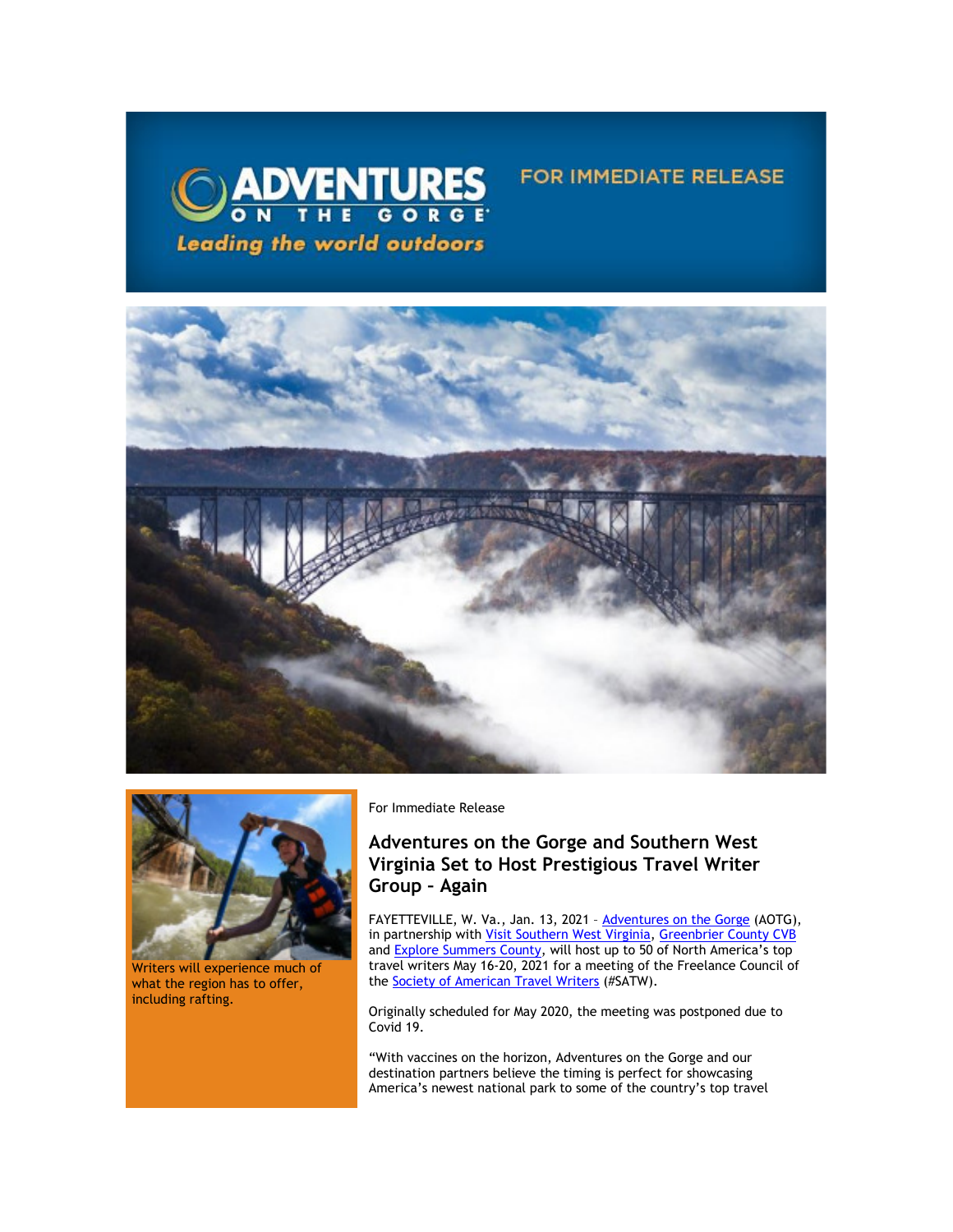

History is always a popular topic.



Local artisans and makers will be prominently featured.

writers," said Roger Wilson, CEO of Adventures on the Gorge. "Interest was strong last year, and we are pleased to be the destination that once again plans to welcome a well-traveled group of journalists who make their living exploring and reporting on some of the world's most beautiful places."

SATW is the premier association of travel writers in North America, with members including writers for top print and online outlets as well as noted broadcasters, bloggers and influencers.

Scheduled for May 16-20 with options for pre- and post-meeting tours, the meeting theme is "Southern West Virginia: Reinventing a Destination." The schedule highlights the region's abundant adventures such as rafting the New River, exploring national parks and visiting makers such as artists and brewers in action. Meeting attendees will also learn about the region's history and culture.

The Freelance Council of SATW meets in domestic and international destinations twice a year, and members spend much of the time searching for material for their travel stories. Recent meetings were staged in Israel, Peru, Riviera Maya, Mammoth Lakes, Calif. and Columbus, Ohio.

Meeting delegates will spend one night in Lewisburg and three nights at [Adventures on the Gorge](https://click.icptrack.com/icp/relay.php?r=13440961&msgid=470342&act=3SPQ&c=1378153&destination=http%3A%2F%2Fwww.adventuresonthegorge.com%2F&cf=13608&v=5a6d29c5bd89500c6946838c97b8849561ebbd48dbb2fdae9fe0068cb3f8e60e). Delegates will experience many of the region's favorite travel adventures and explore notable attractions such a[s The](https://click.icptrack.com/icp/relay.php?r=13440961&msgid=470342&act=3SPQ&c=1378153&destination=https%3A%2F%2Fgreenbrier.com%2F&cf=13608&v=ba860400cef2ead606b5e26ccd76c2fe240ed0ead5b1d6e2179d7d54bd9cb984)  [Greenbrier,](https://click.icptrack.com/icp/relay.php?r=13440961&msgid=470342&act=3SPQ&c=1378153&destination=https%3A%2F%2Fgreenbrier.com%2F&cf=13608&v=ba860400cef2ead606b5e26ccd76c2fe240ed0ead5b1d6e2179d7d54bd9cb984) the [Exhibition Coal Mine,](https://click.icptrack.com/icp/relay.php?r=13440961&msgid=470342&act=3SPQ&c=1378153&destination=https%3A%2F%2Fbeckley.org%2Fgeneral-information-coal-mine%2F&cf=13608&v=421f7496d75345f07dec42e14fd64f7299110354151aec57d2a6bbfb6ddd1bf8) [Snowshoe Mountain,](https://click.icptrack.com/icp/relay.php?r=13440961&msgid=470342&act=3SPQ&c=1378153&destination=http%3A%2F%2Fwww.snowshoemtn.com%2F&cf=13608&v=3b840096f900d54da2f448eb5d2ab9a16601afc81ba5ecd37af68cb2f16d45e5) [Tamarack: The](https://click.icptrack.com/icp/relay.php?r=13440961&msgid=470342&act=3SPQ&c=1378153&destination=https%3A%2F%2Fwww.tamarackwv.com%2F&cf=13608&v=d07421d2e12792162f186f57d322f0f77104fc718f0b2c00d0b4de5103a8e752)  [Best of West Virginia a](https://click.icptrack.com/icp/relay.php?r=13440961&msgid=470342&act=3SPQ&c=1378153&destination=https%3A%2F%2Fwww.tamarackwv.com%2F&cf=13608&v=d07421d2e12792162f186f57d322f0f77104fc718f0b2c00d0b4de5103a8e752)nd more. The meeting will include a panel discussion with some of the region's top tourism leaders to discuss how Southern West Virginia is continuing to emerge as a thriving destination.

# **What to know about Adventures on the Gorge**

Named one of the top six adventure resorts in the country by U.S. News & [World Report,](https://click.icptrack.com/icp/relay.php?r=13440961&msgid=470342&act=3SPQ&c=1378153&destination=http%3A%2F%2Ftravel.usnews.com%2Fgallery%2Famericas-6-top-adventure-resorts&cf=13608&v=764bfdbe430f777c5bcc69b025c1a8805ca5cbb157f8c18454c411b272e07901) Adventures on the Gorge is located on more than 250 acres along the rim of the majestic New River Gorge near Fayetteville, W.Va. The resort provides an array of outdoor experiences including whitewater rafting on the New and Gauley Rivers, a lineup of aerial adventures, rock climbing, rappelling, kayaking, stand up paddle boarding, fishing, mountain biking and hiking. There are also restaurants, bars and shops as well as a small-group conference center. Visitors can choose from a variety of [accommodations](https://click.icptrack.com/icp/relay.php?r=13440961&msgid=470342&act=3SPQ&c=1378153&destination=https%3A%2F%2Fadventuresonthegorge.com%2Flodging%2F&cf=13608&v=a0a1ec07ee637c78242d3333295573a8e337130c936224b8e1d32f73fd9e88eb) and [vacation packages.](https://click.icptrack.com/icp/relay.php?r=13440961&msgid=470342&act=3SPQ&c=1378153&destination=https%3A%2F%2Fadventuresonthegorge.com%2Fpackages%2F&cf=13608&v=8751df1b896b42a43c8f638cff3537e1a0bec91ccd87a43021a073a818c593de)

Travelers can find out more about Adventures on the Gorge [online,](https://click.icptrack.com/icp/relay.php?r=13440961&msgid=470342&act=3SPQ&c=1378153&destination=http%3A%2F%2Fwww.adventuresonthegorge.com%2F&cf=13608&v=5a6d29c5bd89500c6946838c97b8849561ebbd48dbb2fdae9fe0068cb3f8e60e) by calling 1-855-379-8738, or connecting on [Facebook,](https://click.icptrack.com/icp/relay.php?r=13440961&msgid=470342&act=3SPQ&c=1378153&destination=https%3A%2F%2Fwww.facebook.com%2Fadventuresonthegorge&cf=13608&v=3ae1e8e26c07dbafaaeed67c8a0b8fc0091b0e50b2e6c3b2133cb61911e107ad) [Twitter,](https://click.icptrack.com/icp/relay.php?r=13440961&msgid=470342&act=3SPQ&c=1378153&destination=https%3A%2F%2Ftwitter.com%2Fonthegorge&cf=13608&v=44da65765a4741d2084650c093dae53617e5c7c92b9f6819d24521654e5f4fd3) [Instagram,](https://click.icptrack.com/icp/relay.php?r=13440961&msgid=470342&act=3SPQ&c=1378153&destination=https%3A%2F%2Fwww.instagram.com%2Fonthegorge%2F&cf=13608&v=1ee16880632f1eb73eb9ad24dd989e2d12bd5a71d0cb5b3945f15e683acdaa9e) [Google+,](https://click.icptrack.com/icp/relay.php?r=13440961&msgid=470342&act=3SPQ&c=1378153&destination=https%3A%2F%2Fplus.google.com%2F%2BAdventurewestvirginiaOnTheGorge%2Fposts&cf=13608&v=ef2665612b0c6b373f1f36a2b56fad2c6e569d53a114b963b76ab7480e59f65b) [TripAdvisor,](https://click.icptrack.com/icp/relay.php?r=13440961&msgid=470342&act=3SPQ&c=1378153&destination=https%3A%2F%2Fwww.tripadvisor.com%2FAttraction_Review-g59234-d2233643-Reviews-Adventures_on_the_Gorge-Lansing_West_Virginia.html&cf=13608&v=812472f5ea0d5eed3fed4db26567b4c884479f53ef512c18d25b071271e965bc) [YouTube,](https://click.icptrack.com/icp/relay.php?r=13440961&msgid=470342&act=3SPQ&c=1378153&destination=https%3A%2F%2Fwww.youtube.com%2Fuser%2FAdventuresOnTheGorge&cf=13608&v=7b71b3e994e129bfdca87c6523149b64faacb62e001d98eb26897d7c7236e8cc) and [Vimeo](https://click.icptrack.com/icp/relay.php?r=13440961&msgid=470342&act=3SPQ&c=1378153&destination=https%3A%2F%2Fvimeo.com%2Fuser4260102&cf=13608&v=4ff82f41c6c552c9da3c61684889fad58e153a690bdb0b74761adab86ca752a0) and signing up for AOTG [e](https://click.icptrack.com/icp/relay.php?r=13440961&msgid=470342&act=3SPQ&c=1378153&destination=https%3A%2F%2Fadventuresonthegorge.com%2F&cf=13608&v=a83cd0882452dd5ad1794082623f8c176d7586c5f6015a054a1c7b875f219550)[newsletter.](https://click.icptrack.com/icp/relay.php?r=13440961&msgid=470342&act=3SPQ&c=1378153&destination=https%3A%2F%2Fadventuresonthegorge.com%2F&cf=13608&v=a83cd0882452dd5ad1794082623f8c176d7586c5f6015a054a1c7b875f219550)

## ###

## **Media Links (please credit Adventures on the Gorge) Video:** [Scenic spring summer](https://click.icptrack.com/icp/relay.php?r=13440961&msgid=470342&act=3SPQ&c=1378153&destination=https%3A%2F%2Fwww.dropbox.com%2Fsh%2Fu7dzwp59jtkgtny%2FAAD_ZkMERaBTTkeGRX-Px4z5a%2FScenery%2FSpring_Summer%3Fdl%3D0%26subfolder_nav_tracking%3D1&cf=13608&v=dff7439c1db664d1795caf49da1a7f9808282c4475a262980a41e8dd4b4cdb96) [Scenic fall winter](https://click.icptrack.com/icp/relay.php?r=13440961&msgid=470342&act=3SPQ&c=1378153&destination=https%3A%2F%2Fwww.dropbox.com%2Fsh%2Fu7dzwp59jtkgtny%2FAAAmoHrrlH7hlLro_TQ04DJMa%2FScenery%2FFall_Winter%3Fdl%3D0%26subfolder_nav_tracking%3D1&cf=13608&v=e63651807376a1946066349ac3eb47a1168815fb860a39a2d7c71f8124d2992e) [Rafting](https://click.icptrack.com/icp/relay.php?r=13440961&msgid=470342&act=3SPQ&c=1378153&destination=https%3A%2F%2Fwww.dropbox.com%2Fsh%2Fu7dzwp59jtkgtny%2FAAAnK_WzowF1-G2oSP-ID17Aa%2FRafting%3Fdl%3D0%26subfolder_nav_tracking%3D1&cf=13608&v=cce19274de98d73976547e1b263ff9a300cf5947b8558077329f044d9a67c662) [Adventures on the Gorge](https://click.icptrack.com/icp/relay.php?r=13440961&msgid=470342&act=3SPQ&c=1378153&destination=https%3A%2F%2Fwww.dropbox.com%2Fsh%2Fu7dzwp59jtkgtny%2FAABti4OReUbcyWQpgs6P1Ivoa%2FResort%2520Video%3Fdl%3D0%26subfolder_nav_tracking%3D1&cf=13608&v=4a30e225264566b68e54f1996466e8f95529a4708b7ec8a0ff9076a46f2e5893) [New River Gorge Bridge](https://click.icptrack.com/icp/relay.php?r=13440961&msgid=470342&act=3SPQ&c=1378153&destination=https%3A%2F%2Fwww.dropbox.com%2Fsh%2Fu7dzwp59jtkgtny%2FAAABwYK16Ob1g7cgqlkWjH6Qa%2FBridge%3Fdl%3D0%26subfolder_nav_tracking%3D1&cf=13608&v=ccd385005e992fdd7e1c09de8180b0f88a34759a5cf2d29e594005cd022d9137)

**Photos:**

[360 Tours](https://click.icptrack.com/icp/relay.php?r=13440961&msgid=470342&act=3SPQ&c=1378153&destination=https%3A%2F%2Fwww.dropbox.com%2Fsh%2Ff26hk9n98ndi2l5%2FAAD5gjsAigmdOmVkkWcJ5C1Ta%2F360%3Fdl%3D0%26subfolder_nav_tracking%3D1&cf=13608&v=5ff1903a28876a6472921be3d9061c810a1c6bc10a1b7c4b133549e65171acaf) [Rafting](https://click.icptrack.com/icp/relay.php?r=13440961&msgid=470342&act=3SPQ&c=1378153&destination=https%3A%2F%2Fwww.dropbox.com%2Fsh%2Ff26hk9n98ndi2l5%2FAABjRw0L-GoNv05-cIKS-wsBa%2FRafting%3Fdl%3D0%26subfolder_nav_tracking%3D1&cf=13608&v=382f6850b156445dcef3b1d8ca23a6cf5075ebb1ac217db850c949b58255e4dc) [Rock climbing](https://click.icptrack.com/icp/relay.php?r=13440961&msgid=470342&act=3SPQ&c=1378153&destination=https%3A%2F%2Fwww.dropbox.com%2Fsh%2Ff26hk9n98ndi2l5%2FAABvbhszahNjDVfND8z0W2Aia%2FClimbing%3Fdl%3D0%26subfolder_nav_tracking%3D1&cf=13608&v=99d576f07a45669a71928ed6e8012fd5f9f4324348bc2cbaa4e3c22f72419d0f) **[Fishing](https://click.icptrack.com/icp/relay.php?r=13440961&msgid=470342&act=3SPQ&c=1378153&destination=https%3A%2F%2Fwww.dropbox.com%2Fsh%2Ff26hk9n98ndi2l5%2FAADrZkAQNK0-TUAUPqfqOWvGa%2FFishing%3Fdl%3D0%26subfolder_nav_tracking%3D1&cf=13608&v=ffd7ca3bc9d8b81b603691b43338b9d3941b341b957265e74048f0bc104da74f) [Hiking](https://click.icptrack.com/icp/relay.php?r=13440961&msgid=470342&act=3SPQ&c=1378153&destination=https%3A%2F%2Fwww.dropbox.com%2Fsh%2Ff26hk9n98ndi2l5%2FAAAFQqE37F0bwX00l50JEdwWa%2FHiking%3Fdl%3D0%26subfolder_nav_tracking%3D1&cf=13608&v=63ceb19213d16c6c4472315dcdd8fbca6f072097fef7b489727b2ff2d76d5740)** [Scenics](https://click.icptrack.com/icp/relay.php?r=13440961&msgid=470342&act=3SPQ&c=1378153&destination=https%3A%2F%2Fwww.dropbox.com%2Fsh%2Ff26hk9n98ndi2l5%2FAAAWoRetbLZHQgJResU-e-2Aa%2FScenery%3Fdl%3D0%26subfolder_nav_tracking%3D1&cf=13608&v=637295b71da5d9c9c0415f2148ddb8b1d47e1bc1ee9959aa1f49695564e2763d)